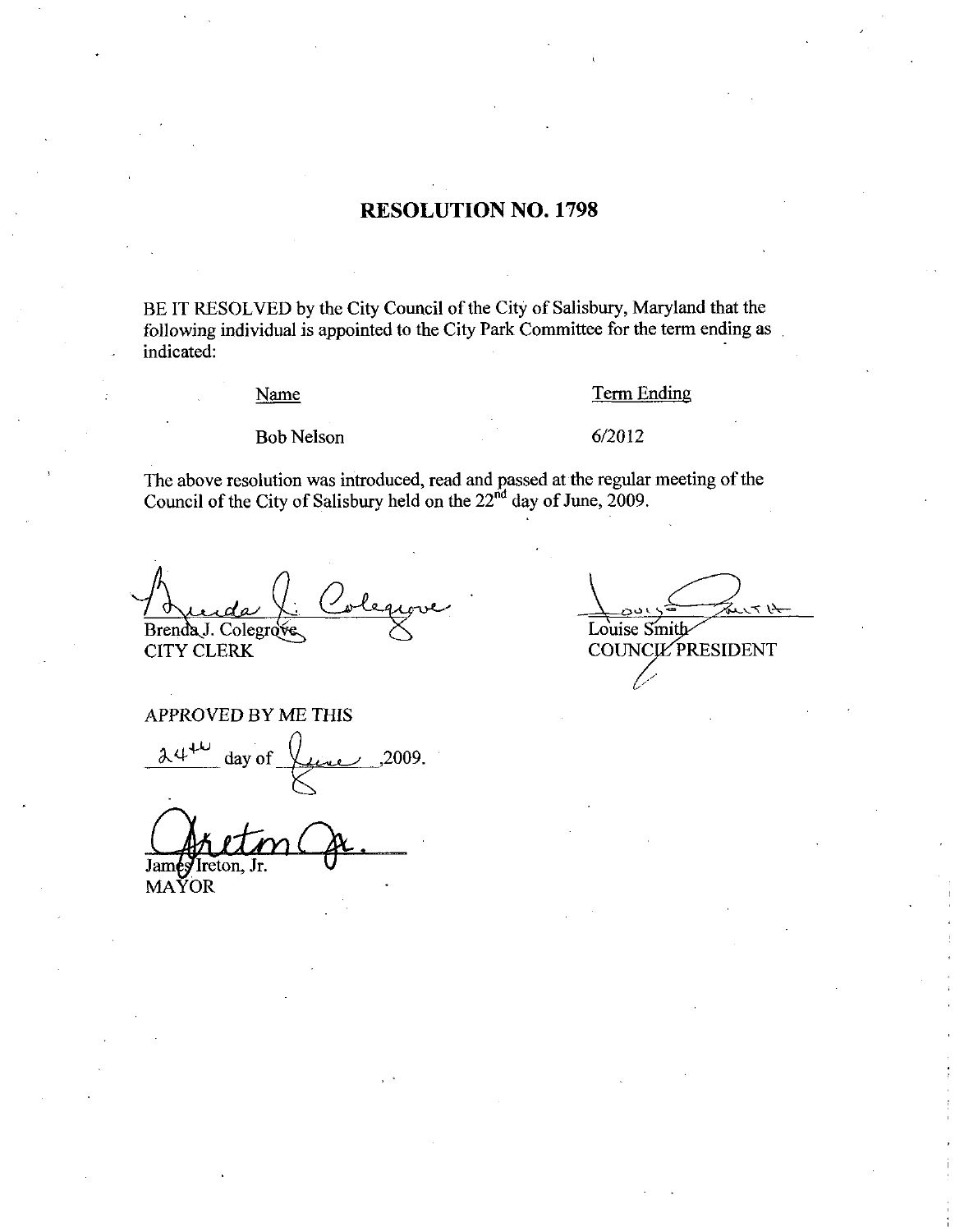## INTER

# NEMO

### OFFICE OF THE MAYOR

| To:          | John Pick                              |
|--------------|----------------------------------------|
| From:        | Sherrell McBride SM                    |
| Subject:     | Appointment to the City Park Committee |
| <b>Date:</b> | June 17, 2009                          |

Mayor Ireton would like to appoint the following person to the City Park Committee with a term ending as followed:

Candidate Term Ending

Example 12 Candidate<br>Bob Nelson 6/2012

Candidate Term Ending<br>
Bob Nelson 6/2012<br>
Attached you will find Mr. Nelson's letter of interest and the Resolution necessary for his<br>
appointment. Please forward this information to the City Council so it may be placed on agenda for the next City Council meeting. Please let me know if you have any questions.

Attachments

CC: Mayor Ireton